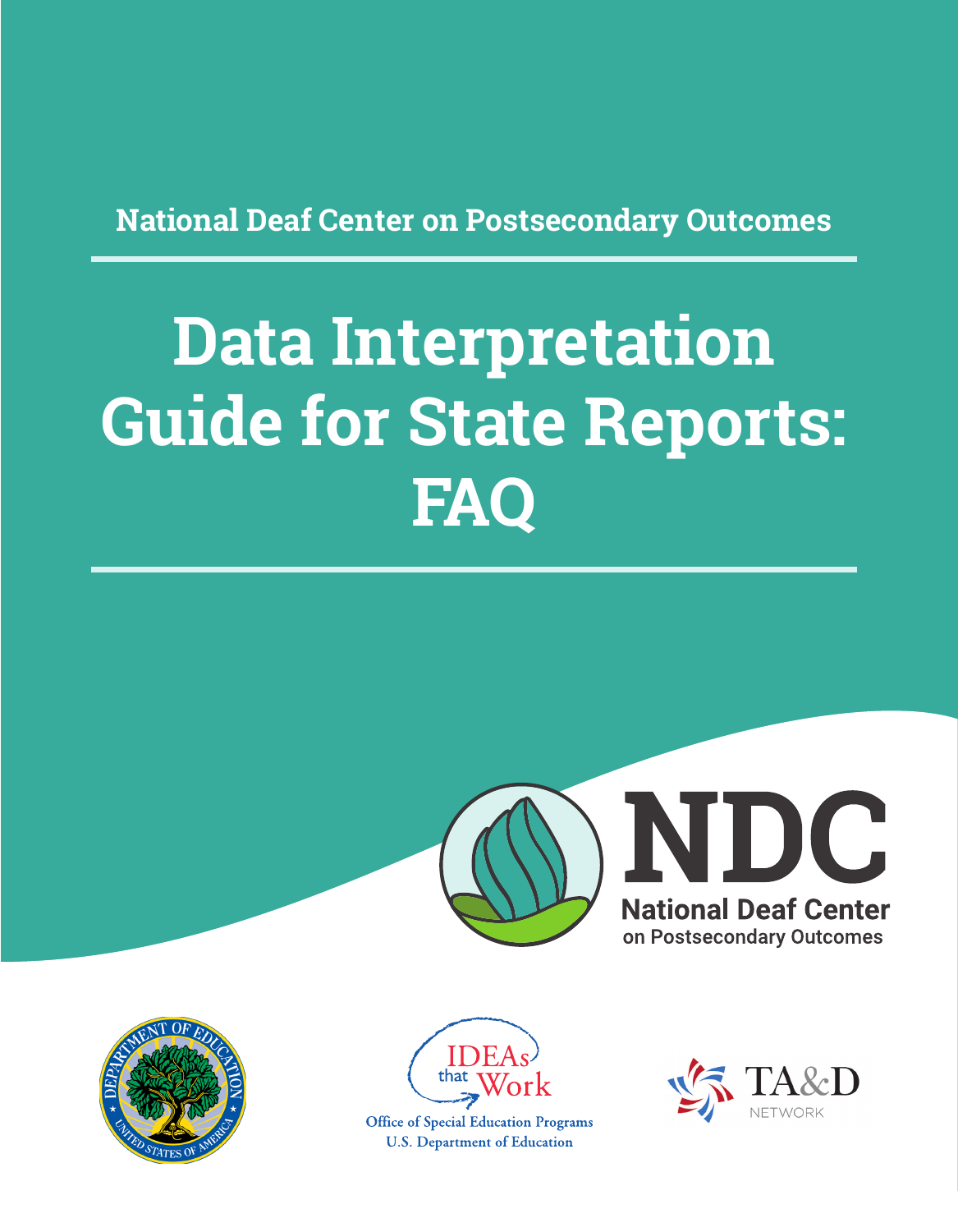This document was developed under a grant from the U.S. Department of Education, OSEP #HD326D160001. However, the contents do not necessarily represent the policy of the U.S. Department of Education, and you should not assume endorsement by the federal government.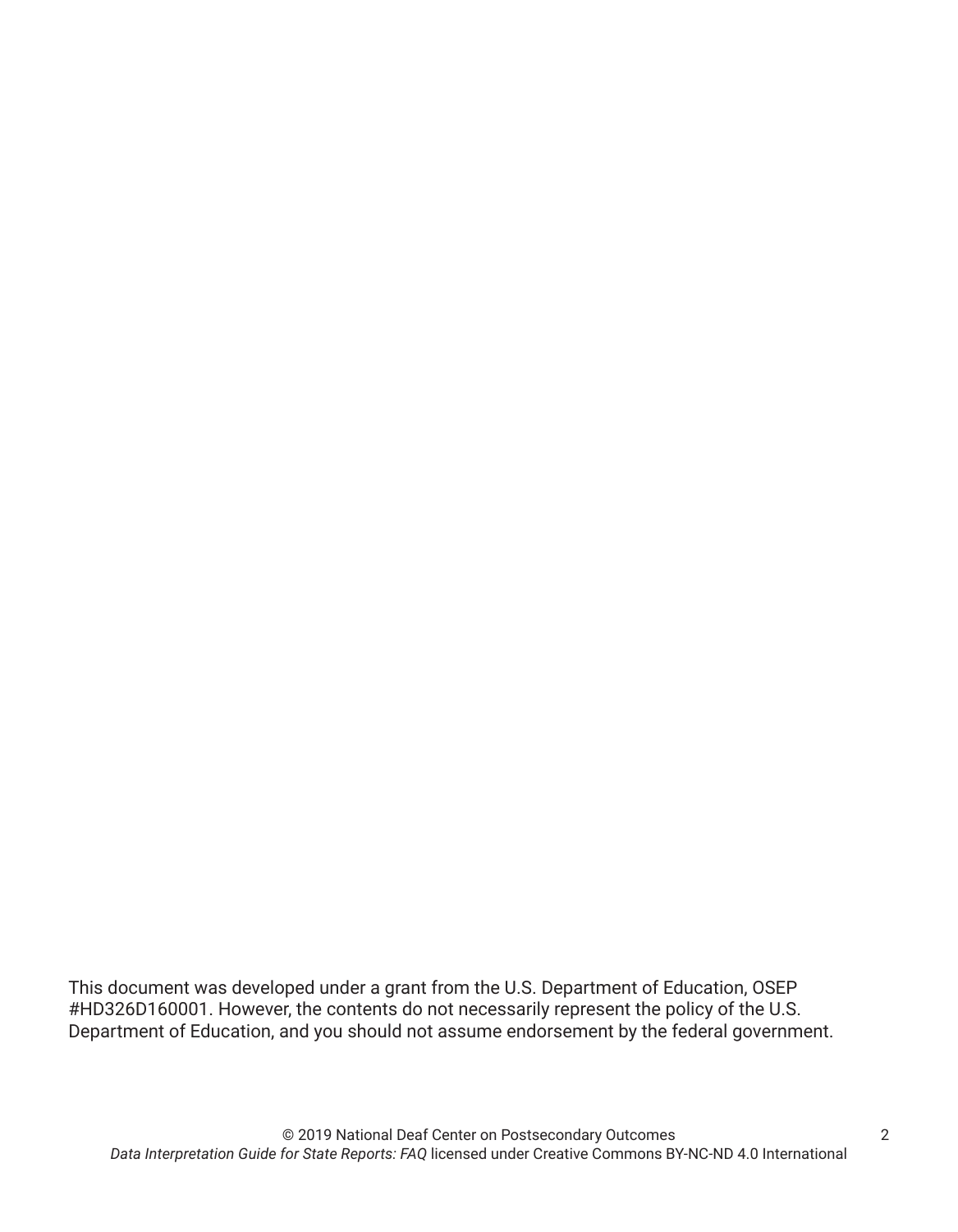# **DATA INTERPRETATION GUIDE FOR STATE REPORTS: FAQS**

This FAQ is designed to support users in the interpretation and sharing of data from the state reports. Detailed information about the analyses are found in the Methods section at the end of each state report. Comprehensive national reports about educational attainment and employment are available at www.nationaldeafcenter.org.

#### **WHAT DOES THE WORD** *DEAF* **MEAN IN THESE REPORTS?**

NDC uses the word *deaf* as an umbrella term to describe individuals who may identify as Deaf, hard of hearing, hearing impaired, late deafened, and deafdisabled. However, when data addresses specific subgroups, such as those who are deafblind or deafdisabled, NDC will use the relevant term. The U.S. Census does not collect data about levels of hearing loss, identification with the deaf community, or the use of sign languages. The U.S. Census only asks whether people have "hearing difficulties," which means that all individuals who report hearing difficulties are counted as deaf in our analyses. This is a limitation of the dataset.

## **DO WE HAVE INFORMATION ABOUT THE TYPE OF SCHOOL ATTENDED? OR SIGN LANGUAGE USED?**

No. The U.S. Census does not collect data about the type of school deaf people attend or their sign language use. We do not know if the deaf people in this sample were mainstreamed or if they went to deaf schools. The U.S. Census collects data on spoken language use, but does not ask about sign language use. This is also a limitation of this dataset.

## **THERE IS INFORMATION ABOUT SSI BENEFITS. WHAT ABOUT SSDI?**

We do not have information about SSDI benefits. The U.S. Census only collects information about SSI benefits.

#### **WHAT DOES "HIGH SCHOOL COMPLETION" MEAN IN THESE REPORTS?**

The high school completion data in these reports include individuals who have a GED or diploma of any type. Given that our sample population includes individuals ages 25 to 64, the standards for obtaining a high school degree may have varied over time. This is something to consider when interpreting these results.

## **WHY WERE SOME RACE AND ETHNICITY GROUPS USED IN SOME REPORTS, BUT NOT IN OTHERS?**

Groups of race and ethnicity used in each report depended on the total sample size of deaf individuals for each state. States with larger total sample sizes and/or higher variability in race and ethnicity had large enough sample sizes for more subgroups to be analyzed, compared to states with smaller total sample sizes and/or less variability in race and ethnicity.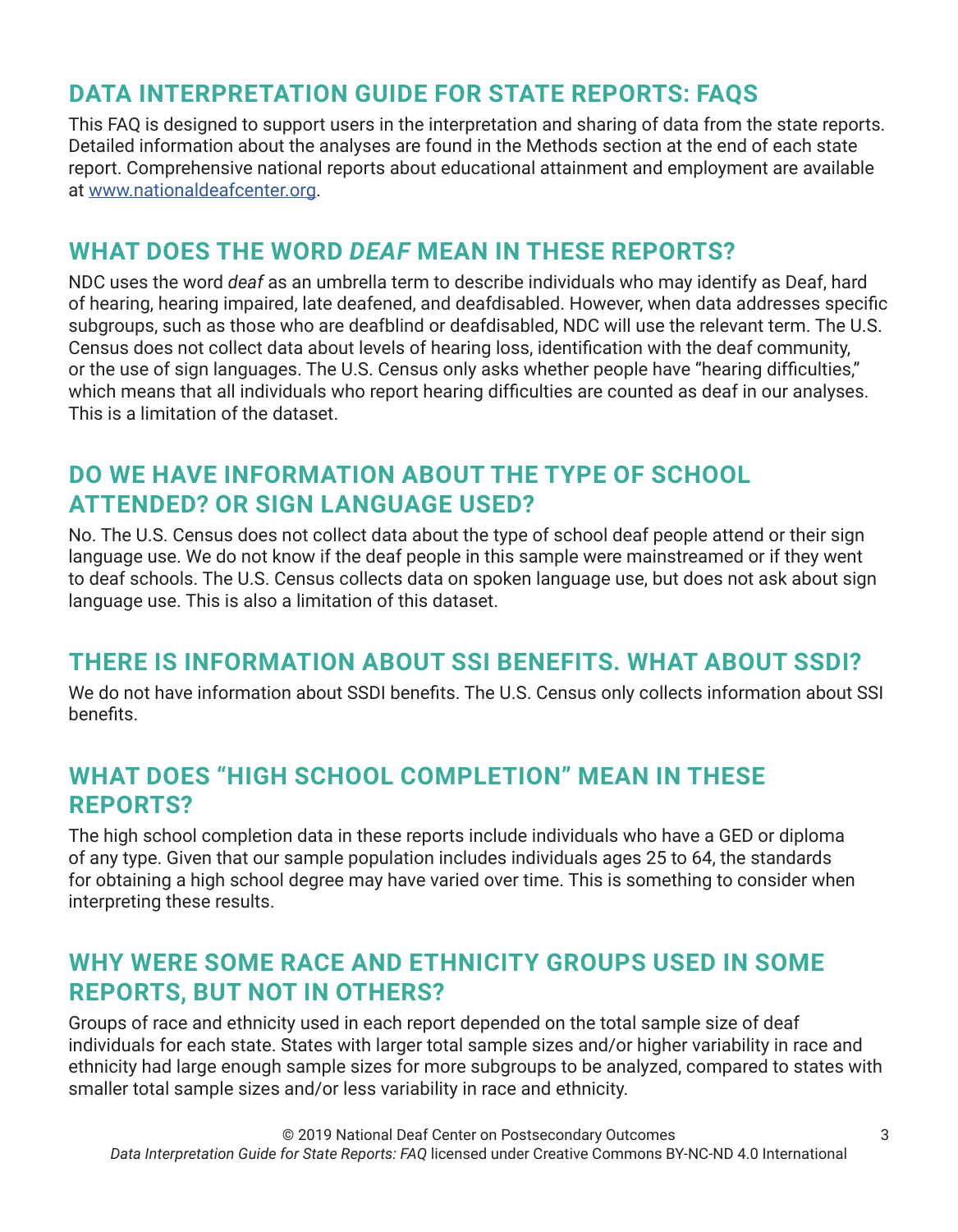# **ISN'T EDUCATIONAL ATTAINMENT LINKED TO STRONGER EMPLOYMENT OUTCOMES FOR DEAF PEOPLE?**

Yes. NDC's national reports on educational attainment and employment outcomes explain the relationship between educational attainment levels, fields of study, and employment outcomes. These reports are available at www.nationaldeafcenter.org. The gap in employment rates between deaf and hearing people narrows as educational attainment increases. Employment rates and earnings vary widely by field of degree.

# **WHAT IS THE DIFFERENCE BETWEEN BEING UNEMPLOYED AND NOT PARTICIPATING IN THE LABOR FORCE?**

The distinction between "unemployed" and "not participating in the labor force" is important. When people look at employment rates, they often assume that everyone who is not employed is unemployed. That is not the case. The federal government recognizes that people who are not employed may not be currently looking for work. People who are not employed include students, retirees, or people taking care of family members, for instance. If individuals state that they do not currently have a job, the U.S. Census asks if they are actively looking for work. If they are, the U.S. Census considers them to be in the labor force and currently unemployed. If they are not actively looking for work, they are not considered part of the labor force.

# **HOW MANY DEAF INDIVIDUALS WERE PART OF THE DATA FOR MY STATE?**

More than 38,000 deaf individuals in the United States were counted in the U.S. Census 5-year estimates. The sample size varied for each state. All state sample sizes are shown in this table.



© 2019National Deaf Center on Postsecondary Outcomes

*Data Interpretation Guide for State Reports: FAQ* licensed under Creative Commons BY-NC-ND 4.0 International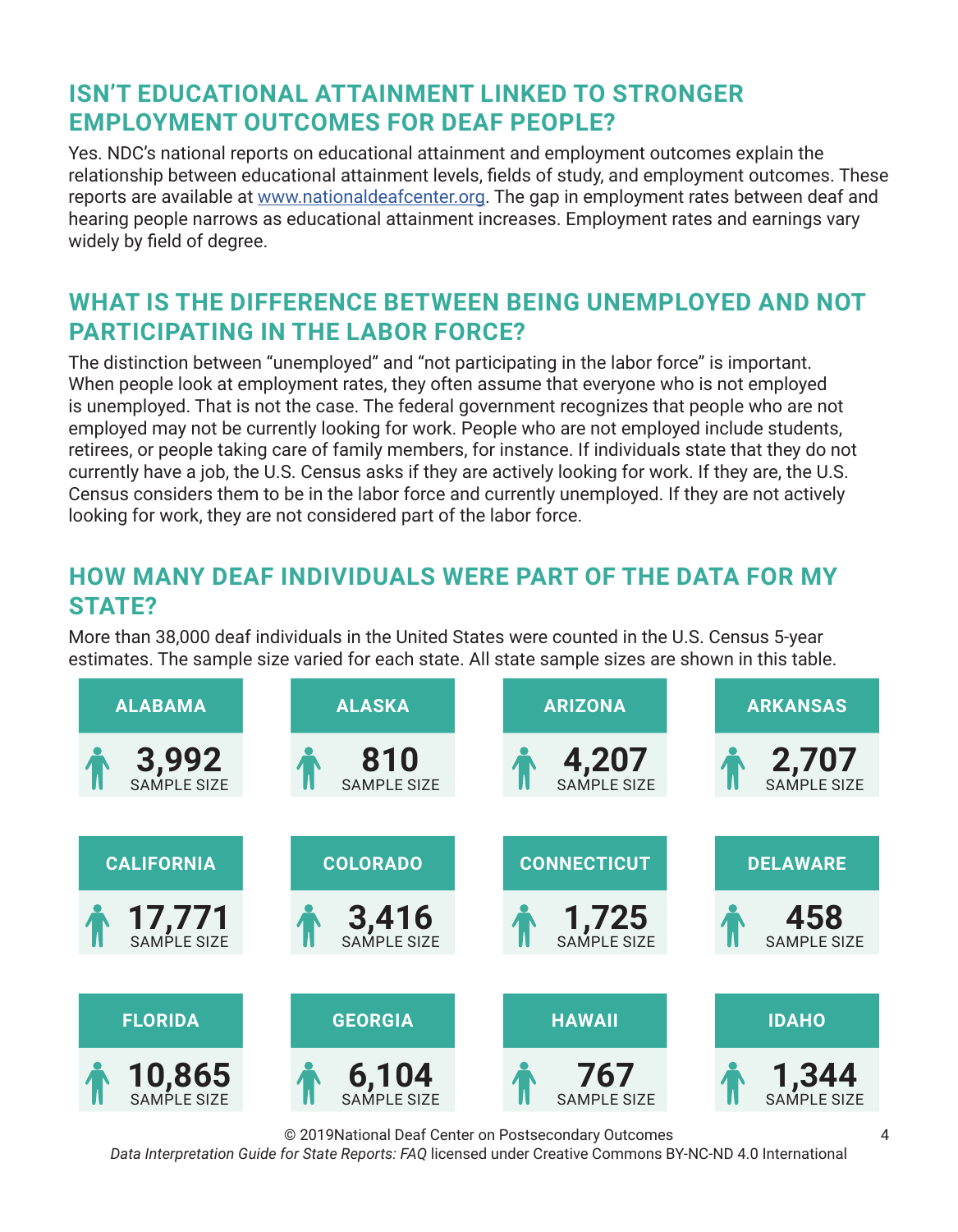| <b>ILLINOIS</b>                 | <b>INDIANA</b>              | <b>IOWA</b>                 | <b>KANSAS</b>               |
|---------------------------------|-----------------------------|-----------------------------|-----------------------------|
| $6,731$<br>SAMPLE SIZE          | 5,192                       | 2,103                       | 2,199<br>SAMPLE SIZE        |
| <b>KENTUCKY</b>                 | <b>LOUISIANA</b>            | <b>MAINE</b>                | <b>MARYLAND</b>             |
| 4,083                           | <b>3,603</b>                | 1,194                       | 2,749                       |
| <b>MASSACHUSETTS</b>            | <b>MICHIGAN</b>             | <b>MINNESOTA</b>            | <b>MISSISSIPPI</b>          |
| <b>3,412</b><br>SAMPLE SIZE     | <b>7,093</b><br>SAMPLE SIZE | <b>3,611</b><br>SAMPLE SIZE | 2,459<br>SAMPLE SIZE        |
| <b>MISSOURI</b>                 | <b>MONTANA</b>              | <b>NEBRASKA</b>             | <b>NEVADA</b>               |
| 5,077                           | 883<br><b>SAMPLE SIZE</b>   | <b>1,321</b><br>SAMPLE SIZE | <b>1,935</b><br>SAMPLE SIZE |
| <b>NEW</b><br><b>HAMPSHIRE</b>  | <b>NEW JERSEY</b>           | <b>NEW MEXICO</b>           | <b>NEW YORK</b>             |
| 881<br><b>SAMPLE SIZE</b>       | 3,559<br>SAMPLE SIZE        | 1,750                       | <b>9,315</b>                |
| <b>NORTH</b><br><b>CAROLINA</b> | <b>NORTH DAKOTA</b>         | <b>OHIO</b>                 | <b>OKLAHOMA</b>             |
| 6,352<br>SAMPLE SIZE            | 531<br><b>SAMPLE SIZE</b>   | <b>7,948</b>                | <b>3,914</b>                |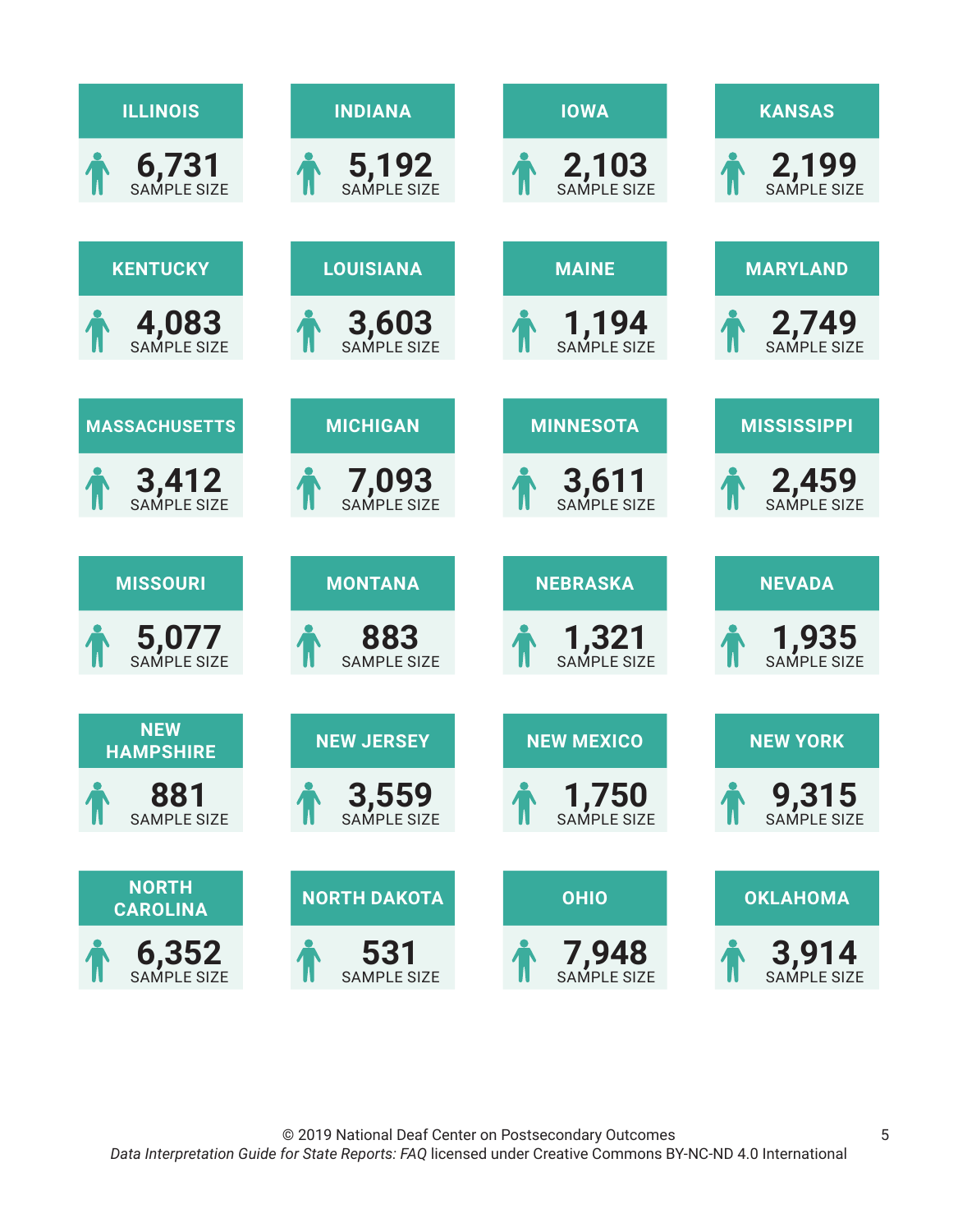| <b>OREGON</b>               | <b>PENNSYLVANIA</b>       | <b>RHODE ISLAND</b>                   | <b>SOUTH</b><br><b>CAROLINA</b> |
|-----------------------------|---------------------------|---------------------------------------|---------------------------------|
| 3,315                       | 8,125                     | 578<br><b>SAMPLE SIZE</b>             | 3,311                           |
| <b>SOUTH DAKOTA</b>         | <b>TENNESSEE</b>          | <b>TEXAS</b>                          | <b>UTAH</b>                     |
| 637<br><b>SAMPLE SIZE</b>   | 5,287                     | 17,544                                | <b>1,628</b><br>SAMPLE SIZE     |
|                             |                           |                                       |                                 |
| <b>VERMONT</b>              | <b>VIRGINIA</b>           | <b>WASHINGTON</b>                     | <b>WEST VIRGINIA</b>            |
| 499<br><b>SAMPLE SIZE</b>   | 4,552                     | 5,295                                 | 2,178                           |
|                             |                           |                                       |                                 |
| <b>WISCONSIN</b>            | <b>WYOMING</b>            | <b>DISTRICT OF</b><br><b>COLUMBIA</b> | <b>PUERTO RICO</b>              |
| <b>3,796</b><br>SAMPLE SIZE | 541<br><b>SAMPLE SIZE</b> | 224<br><b>SAMPLE SIZE</b>             | 2,407<br>SAMPLE SIZE            |